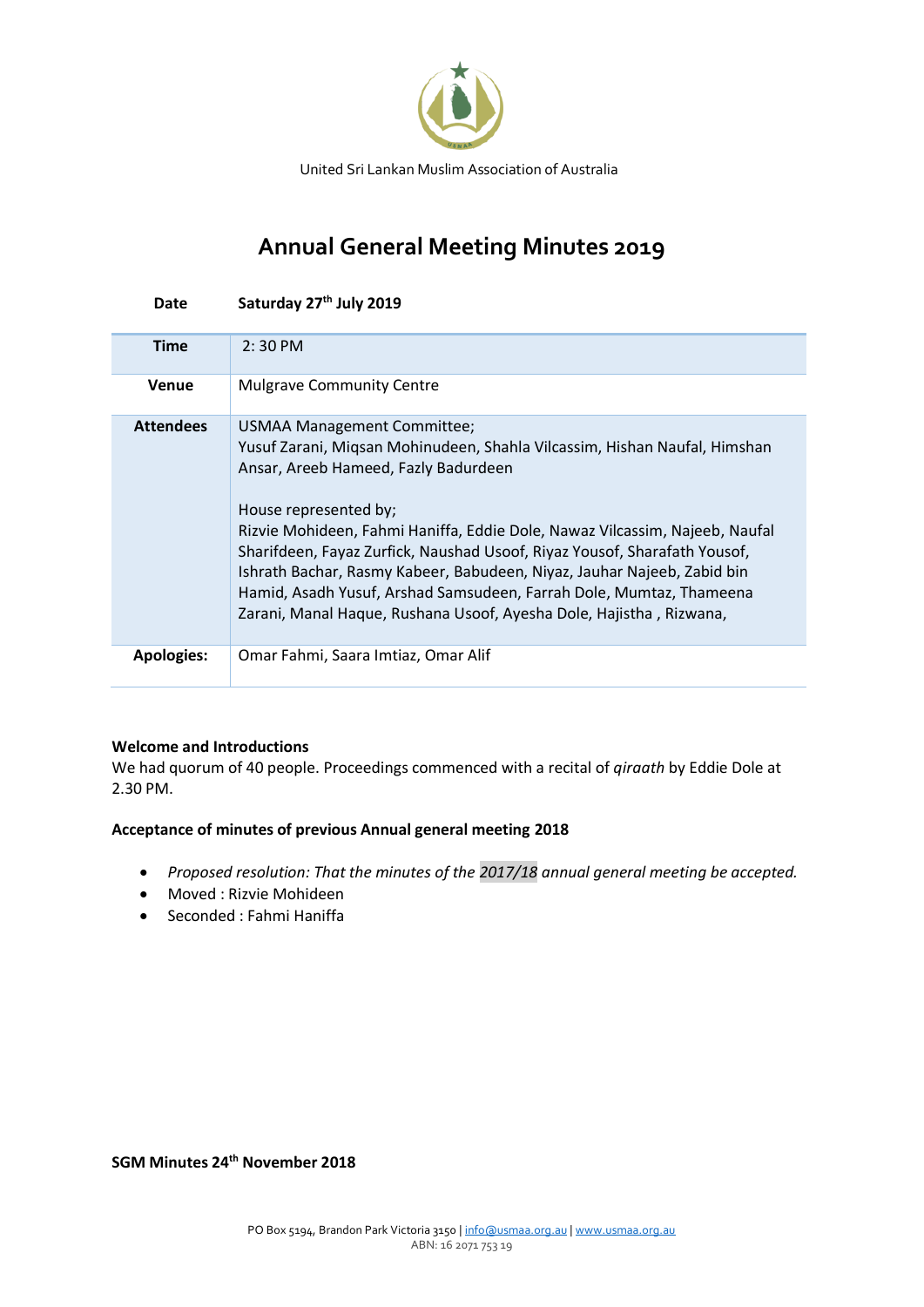

- As the 2018 SGM Minutes and the changes made to the USMAA Constitution at the 2018 SGM were not submitted to Consumer Affairs within the stipulated 30 day period, the amendments to the USMAA Constitution were reviewed at this 2019 Annual General Meeting and passed unanimously.
- Proposed resolution*:* That the 2018 SGM Minutes and amendments made to the USMAA Constitution at the SGM held on 24<sup>h</sup> November 2018 be confirmed as correct and submit relevant documents (with an updated copy of the USMAA Constitution) to Consumer Affairs within the statutory period*.*
- Moved: Fahmi Haniffa
- Seconded: Rizvie Mohideen

#### **President's address**

Yusuf Zarani delivered a short address. He thanked the Management Committee and their families for their work and support. He briefly spoke about the events which were successful due to good team work together with the support of the senior members of USMAA.

#### **Secretary's Report**

Shahla Vilcassim delivered the Secretary's Report going through the membership for 2018/19. A total of 104 members had paid their subscriptions for this year (Financial Members) and we need to encourage other members to attend to the annual payments in time. She outlined the Subcommittees activity for this year. This was followed by a run through of the events for the year. Grants that were received by USMAA were highlighted, including Monash Councils Community Strengthening Program as well as an in-kind grant for use of the Hall as well as the Positive Ageing Sub-committee grant. The importance of keeping up membership numbers as well as greater community participation was highlighted to ensure ongoing support from the Monash City Council.

- *Proposed resolution: That the Secretary's report 2018/19 be accepted*
- Moved: Rizvie Mohideen
- Seconded: Fahmi Haniffa

#### **Update - Janaza Sub-committee (JSC)**

Eddie Dole delivered a short address to thank the JSC team and the WIDER community for their support. He also informed the House that the some members of the current JSC will be stepping down this year.

#### **Treasurer's Report**

Hishan Naufal delivered the Treasurer's report. The Financial Report for the year ended 30 June 2019 demonstrated an overall increase of income for USMAA. He pointed out that, despite a large number of members not paying the annual subscription, the Management Committee had been very prudent in managing the finances of the association and leaving a healthy balance for the future years.

• **Acceptance of financial statements**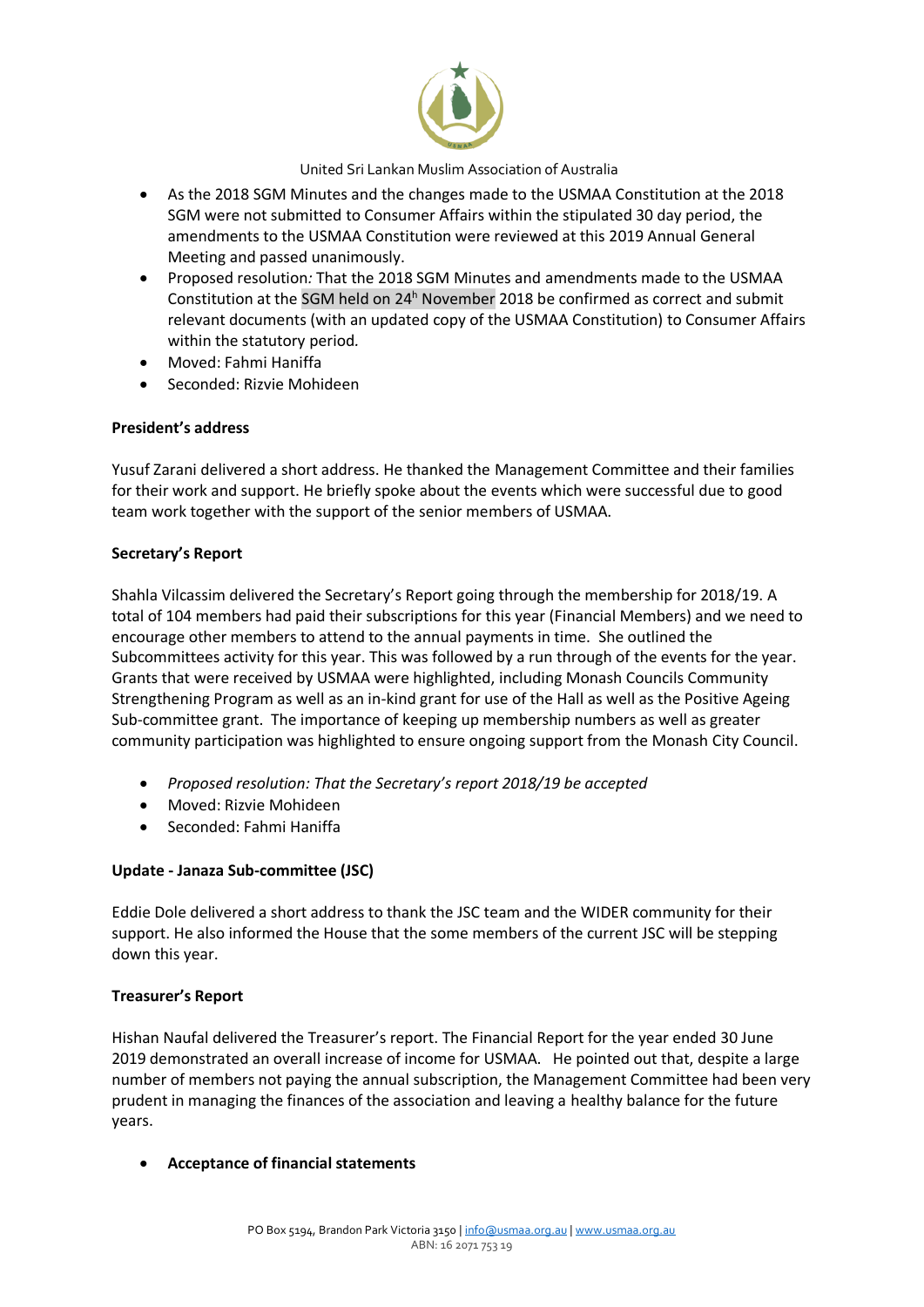

- *Proposed resolution: That the financial statements tabled at the annual general meeting be accepted.*
- Moved: Nawaz Vilcassim
- Seconded: Eddie Dole

#### **Appointment of an auditor**

Proposed resolution*:* That Mr Paul Liu from M&T Tax is appointed as USMAA's auditor for the next reporting period. Moved: Fahmi Haniffa Seconded: Nawaz Vilcassim

#### **Other Matters**

#### 1. **USMAA annual membership fee structure**

The Executive Committee proposed that the House adopt a resolution to increase the membership fee with immediate effect for the following reasons:

- Given the rising cost of catering and other logistics it is vital for the future sustainability of the organisation that it does not run at a loss.
- Fees have not increased in over 10 years.
- We need to full proof USMAA financially for the future as we cannot always be reliant on grants.
- We can provide increased benefits for financial members.

Majority voted in favour of the increase (detailed below) and this resolution was passed.

| New Fee Structure                              |                                                                |  |  |  |
|------------------------------------------------|----------------------------------------------------------------|--|--|--|
| <b>Family membership</b>                       | to increase from \$50 to \$75                                  |  |  |  |
| <b>Pensioner couples</b>                       | to increase from \$25 to \$30                                  |  |  |  |
| Individual pensioners<br>Individual membership | to increase from \$10 to \$20<br>to increase from \$30 to \$40 |  |  |  |
| Student membership                             | no change                                                      |  |  |  |

#### **1. Janaza Scheme – recommendations**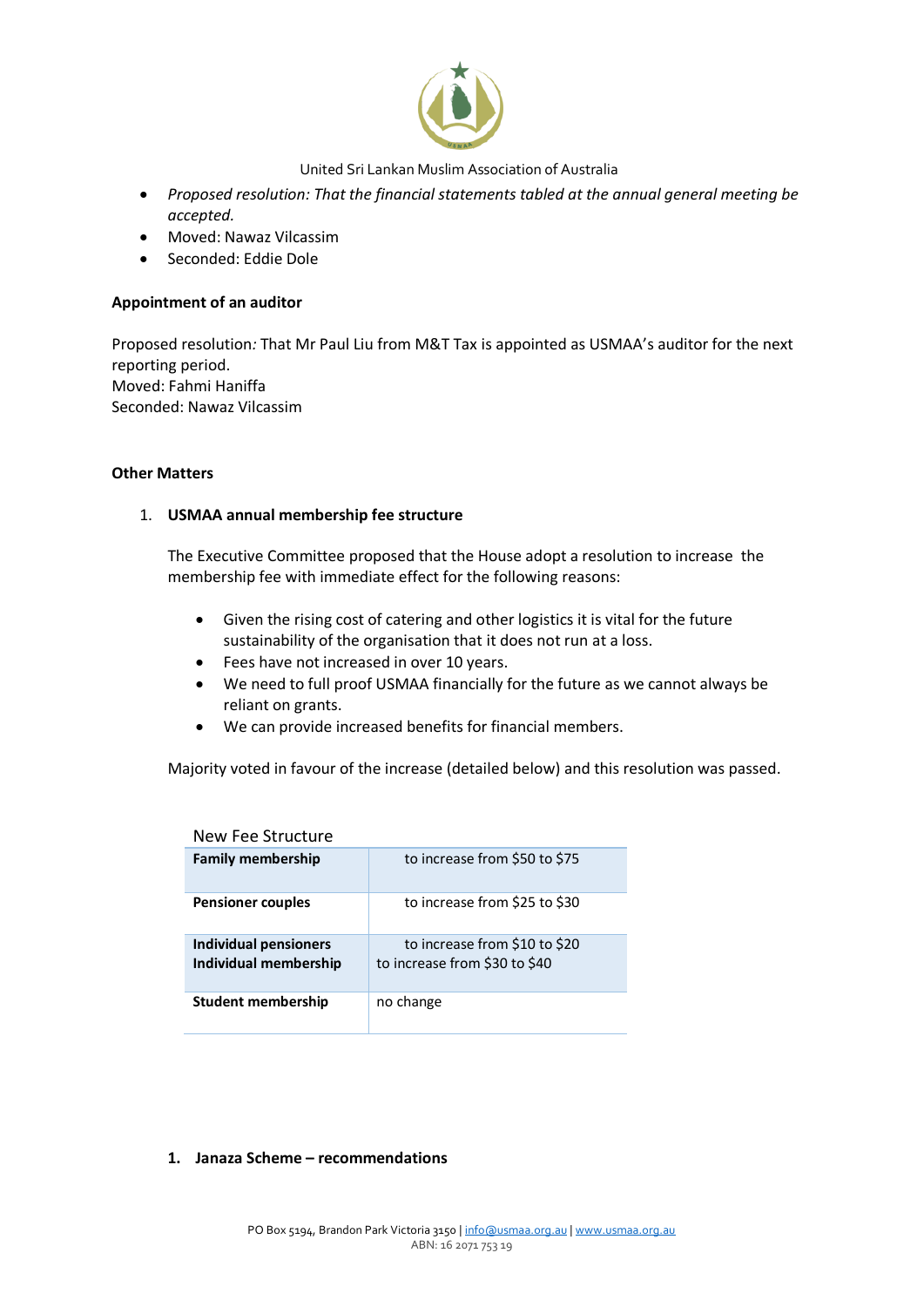

Fahmi Haniffa recommended having two working groups in the JSC: one group to prepare and manage a workable *janaza* financial scheme that will benefit all USMAA members (with expertise drawn from our community) and the other group for the provision of *janaza* related services. He said that his recommendations should be considered by the future Management Committee in consultation with the JSC.

In relation to this matter, some views expressed by the House included:

- The cost of burial plots will continue to increase and USMAA needs to maintain plots for the long term.
- Currently members are encouraged to purchase their own plots and can voluntarily disclose these details to the JSC for their records.
- There is a need to demonstrate a benefit if a member contributes regularly to the *Janaza* Scheme. At the moment there are no guarantees of a free burial site (unless financial hardship is demonstrated).

### **3. Grants for USMAA**

Executive Committee highlighted the issue of ongoing council grant support as rules and regulations become more stringent due to need to distribute these funds across the increasing number of community organisations. Rizvie Mohideen raised the point regarding the in-kind grant which is dependent upon the percentage of people living in the South-East suburbs. Asadh Yusuf suggested creating a grants Subcommittee to focus on grant applications to allow for ongoing support for USMAA.

| <b>Proposed Resolution</b>   | <b>Moved</b> | <b>Passed</b>               |
|------------------------------|--------------|-----------------------------|
| <b>Creating a Grants</b>     | Asadh Yusuf  | Majority voted in favour of |
| Sub-committee to focus on    |              | resolution and was passed   |
| grant applications for USMAA |              |                             |

#### **4 USMAA Community Centre – Building Fund Project**

The Management Committee drew the attention of the House to the proposed USMAA, Inc. Community Centre and the monies collected to date (\$25,000) and correctly allocated in the USMAA accounts as funds reserved for the USMAA Building Project. The Management Committee was of the view that the funds were raised under the USMAA banner and must stay within the association.

In relation to the above matter, Sharafath Yousuf and Riyaz Yousuf said that:

- 1. The money allocated in the USMAA accounts for the USMAA Building Fund must be transferred to a new entity called 'Crescent Community'.
- 2. The committee in charge of this project announced at the 2018 AGM that a separate incorporated body known as 'Crescent Community' was created to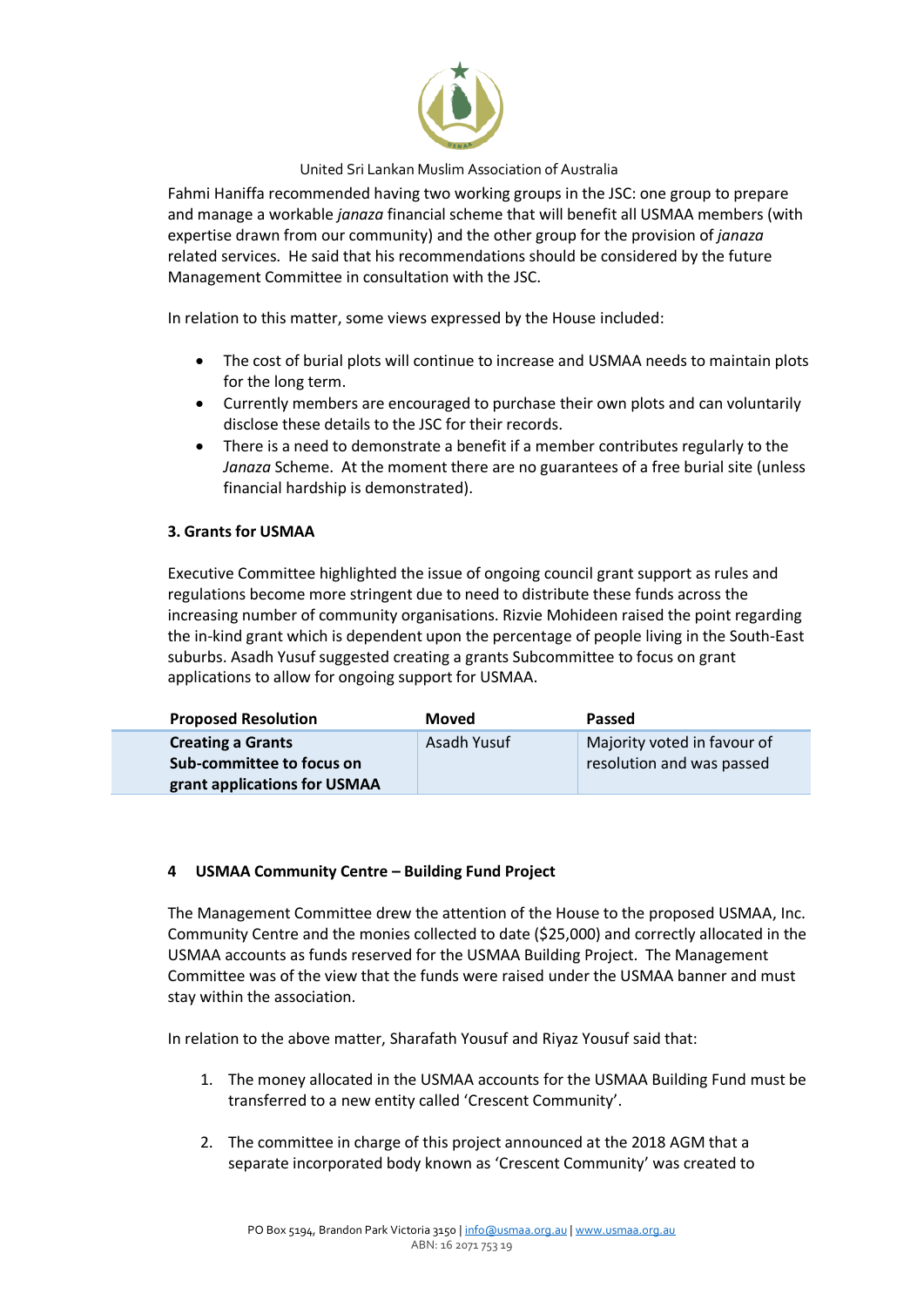

manage the building project and to manage the building fund. They are currently in the processing of obtaining DGR status for the entity called 'Crescent Community'.

Concerns were raised by USMAA Management Committee as well as Trustees along with members of the House regarding the creation of this new incorporated body (created without the official permission of the USMAA general membership) and the request to transfer USMAA funds to that new entity. During the discussions it was pointed out that:

- 1. The creation of a new entity connected to USMAA, Inc. would have required 28 days' notice to stakeholders as well as a resolution proposed and seconded at the previous meeting (i.e. 2018 AGM) followed by the appointment of office bearers to that entity, which was **not the case** as documented in the 2018 AGM Minutes.
- 2. As 'Crescent Community' is a separate body, it cannot be legally under USMAA governance and funds raised for a USMAA project cannot be allocated to any other entity or for any other purpose.
- 3. As these charitable funds were donated in the name of USMAA for an USMAA Community Centre, the funds should remain under the USMAA banner.
- 4. The Building Sub-Committee should remain as a Sub-Committee of USMAA.

| <b>Proposed Resolution</b>                                                                                                                                                                          | Moved and<br><b>Seconded</b>     | Passed                                                        |
|-----------------------------------------------------------------------------------------------------------------------------------------------------------------------------------------------------|----------------------------------|---------------------------------------------------------------|
| The USMAA Building Project and<br>project funds in the USMAA Bank<br><b>Account must</b><br>be under the control of<br><b>USMAA, Inc. and the funds</b><br>cannot be used for any other<br>purpose. | Fahmi Haniffa<br>Zabid Bin Hamid | Majority voted in favour of<br>this resolution and was passed |

#### **General Election for 2019/20 Committee**

- 1. Positive Ageing Subcommittee nominations received prior to due date:
	- a. Farrah Dole
	- b. Sithy Marikar
- 2. USMAA Management Committee
	- a. Nomination received for the position of President Naushad Usoof (prior to due date).
	- b. There were no other nominations.
	- c. Executive team positions were not filled
	- d. The current Management Committee and members of the House proposed postponing elections to a Special General Meeting (**SGM**); call for fresh nominations to all positions in the Management Committee and Sub-Committees; and current